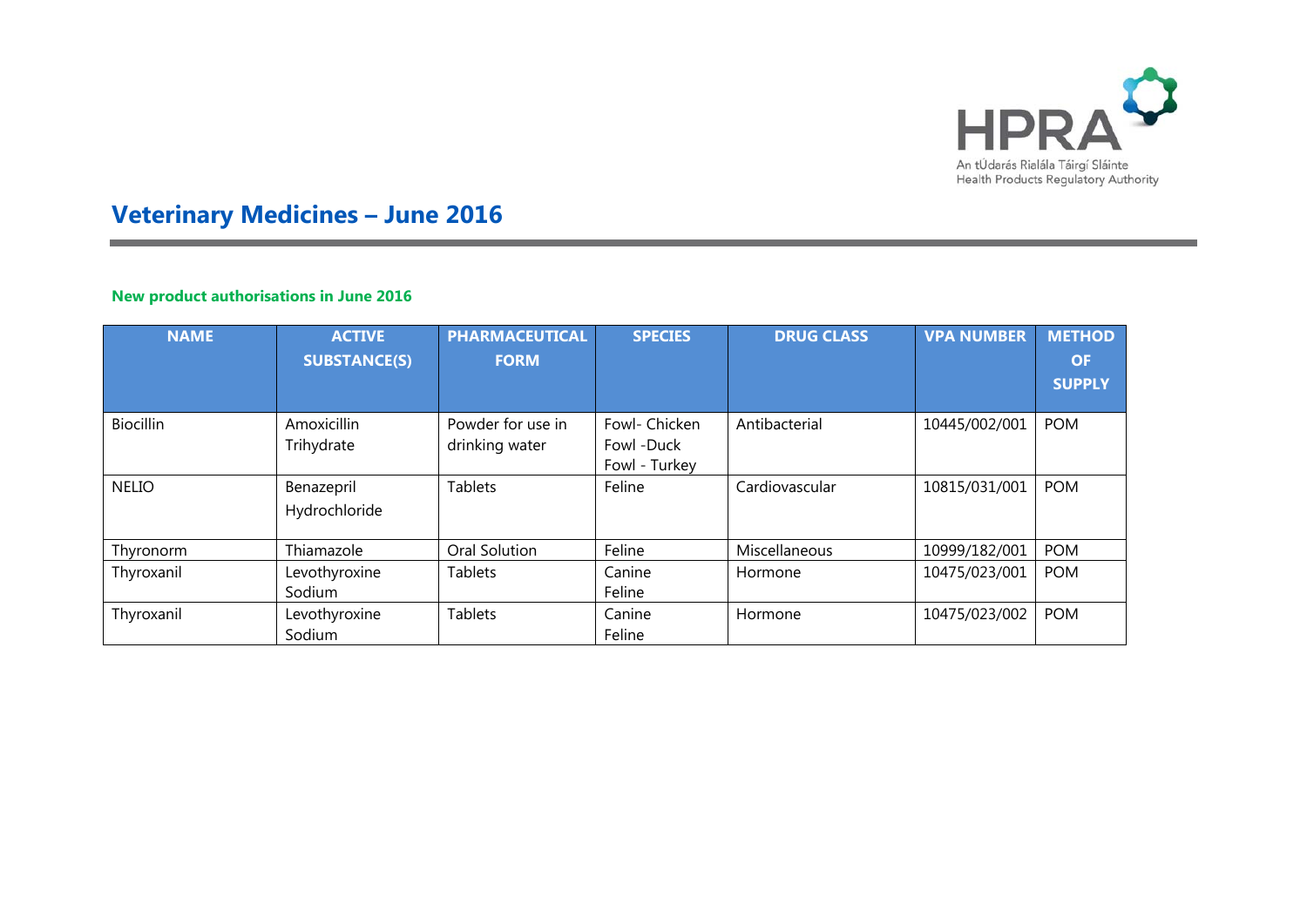

### **Products transferred in June 2016**

| <b>Product Name</b>           | <b>New VPA number</b> | <b>New MAH</b>    |
|-------------------------------|-----------------------|-------------------|
| Poron SP 4 % w/v Pour-On      |                       |                   |
| Solution for Cattle           | 10397/014/001         | Elanco Europe Ltd |
| Potencil 10% premix for       |                       |                   |
| medicated feed for pigs       | 10397/023/001         | Elanco Europe Ltd |
| Vetrazin 60 mg/ml Pour-On     |                       |                   |
| Solution                      | 10397/026/001         | Elanco Europe Ltd |
| CLIK 5 % Pour-on Suspension   |                       |                   |
| for Sheep                     | 10397/006/001         | Elanco Europe Ltd |
| CLiKZiN 12.5 mg/ml Pour-On    |                       |                   |
| Suspension for Sheep          | 10397/007/001         | Elanco Europe Ltd |
| ATOPICA 10 mg soft capsules   |                       |                   |
| for dogs                      | 10397/012/001         | Elanco Europe Ltd |
| ATOPICA 25 mg soft capsules   |                       |                   |
| for dogs                      | 10397/012/002         | Elanco Europe Ltd |
| ATOPICA 50 mg soft capsules   |                       |                   |
| for dogs                      | 10397/012/003         | Elanco Europe Ltd |
| ATOPICA 100 mg soft capsules  |                       |                   |
| for dogs                      | 10397/012/004         | Elanco Europe Ltd |
| Fasimec Duo 50 mg/ml + 1      |                       |                   |
| mg/ml oral suspension for     |                       |                   |
| sheep                         | 10397/018/001         | Elanco Europe Ltd |
| Florvio 23 mg/ml solution for |                       |                   |
| use in drinking water         | 10397/022/001         | Elanco Europe Ltd |